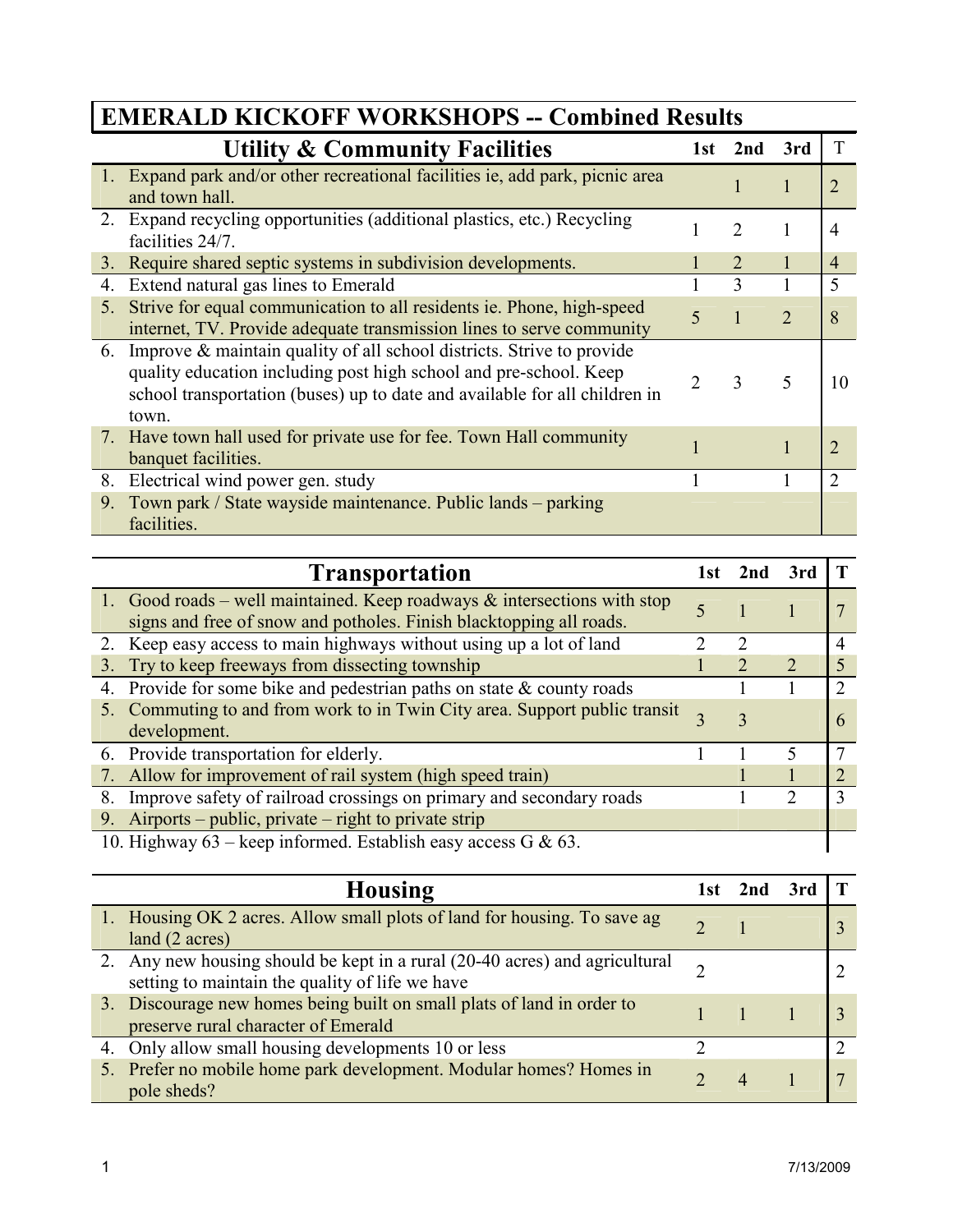| Housing                                                                    | l st | 2nd 3rd |  |
|----------------------------------------------------------------------------|------|---------|--|
| 6. Promote standards in multi-family unit housing (ie. Apt) $\&$ rental    |      |         |  |
| properties. Duplexes – townhomes                                           |      |         |  |
| 7. Allow houses to be as small as 800 sq. ft                               |      |         |  |
| 8. Work with surrounding communities to establish hospice residential      |      |         |  |
| facility. Establish assisted living facility in rural area – possible rest |      |         |  |
| home facility. Senior housing development.                                 |      |         |  |
| 9. Shared wells for housing developments?                                  |      |         |  |

| <b>Economic Development</b>                                                                             |   | 1st 2nd 3rd |  |
|---------------------------------------------------------------------------------------------------------|---|-------------|--|
| 1. Identify specific areas/locations appropriate for business development<br>sites (non-ag)             | 4 |             |  |
| 2. Promote development of non related ag businesses                                                     |   |             |  |
| 3. Promote small at-home business. Utilize existing facilities = barns,<br>buildings, storage buildings |   |             |  |
| 4. Care for our woodland                                                                                |   |             |  |
| 5. Promote recreational activities for profit. Examples: horse trail rides,<br>sledding teams           |   |             |  |
| 6. Any known underground storage tanks should be cleaned up and funded<br>by DNR                        |   |             |  |
| 7. Limit / expand mining in township?                                                                   |   |             |  |

| <b>Agricultural Resources</b>                                                                                                                                                                                                | 1st            | 2nd | 3rd           |                |
|------------------------------------------------------------------------------------------------------------------------------------------------------------------------------------------------------------------------------|----------------|-----|---------------|----------------|
| 1. Continue to promote ag land use                                                                                                                                                                                           | 6              |     | っ             | 8              |
| 2. Promote rural atmosphere                                                                                                                                                                                                  |                | 3   |               | $\overline{4}$ |
| 3. Allow any type of farming. Promote small farms. Discourage large<br>corporate agribusiness ventures. Limit excessively large multi-head<br>animal raising. Discourage multiple housing facilities for poultry<br>housing. | $\overline{2}$ | 3   | 4             | 9              |
| 4. Protect ground water                                                                                                                                                                                                      |                | C   | 2             | 4              |
| 5. Lower taxes on agricultural land                                                                                                                                                                                          |                |     |               |                |
| Encourage and promote forestry for profit<br>6.                                                                                                                                                                              |                |     | $\mathcal{D}$ | 3              |
| 7. Support development of CSAs                                                                                                                                                                                               |                |     |               |                |
| Preserve right to farm<br>8.                                                                                                                                                                                                 | C              |     |               | 2              |
| 9. Maintain communications between farmers/non-farmers                                                                                                                                                                       |                |     |               |                |
| 10. Monitor groundwater issues. Monitor manure issues.                                                                                                                                                                       |                |     |               | 3              |
| 11. Exotic pets / zoos?                                                                                                                                                                                                      |                |     |               |                |

| <b>Natural Resources</b>                                                                                                                                                                                 | 1st 2nd 3rd |                           |  |
|----------------------------------------------------------------------------------------------------------------------------------------------------------------------------------------------------------|-------------|---------------------------|--|
| 1. Safe, clean drinking water. Protect groundwater through safe ag<br>practices, id sinkholes and remedy                                                                                                 |             |                           |  |
| 2. Work to control water runoff. Plant more trees and maintain marshes<br>and swamps for natural water runoff purification. Maintain quality of<br>water and control water runoff. Protect potable water |             | $\overline{\phantom{a}3}$ |  |
| 3. Use natural fertilization                                                                                                                                                                             |             |                           |  |
| 4. Protect and/or return prairies, forests, wetlands                                                                                                                                                     |             |                           |  |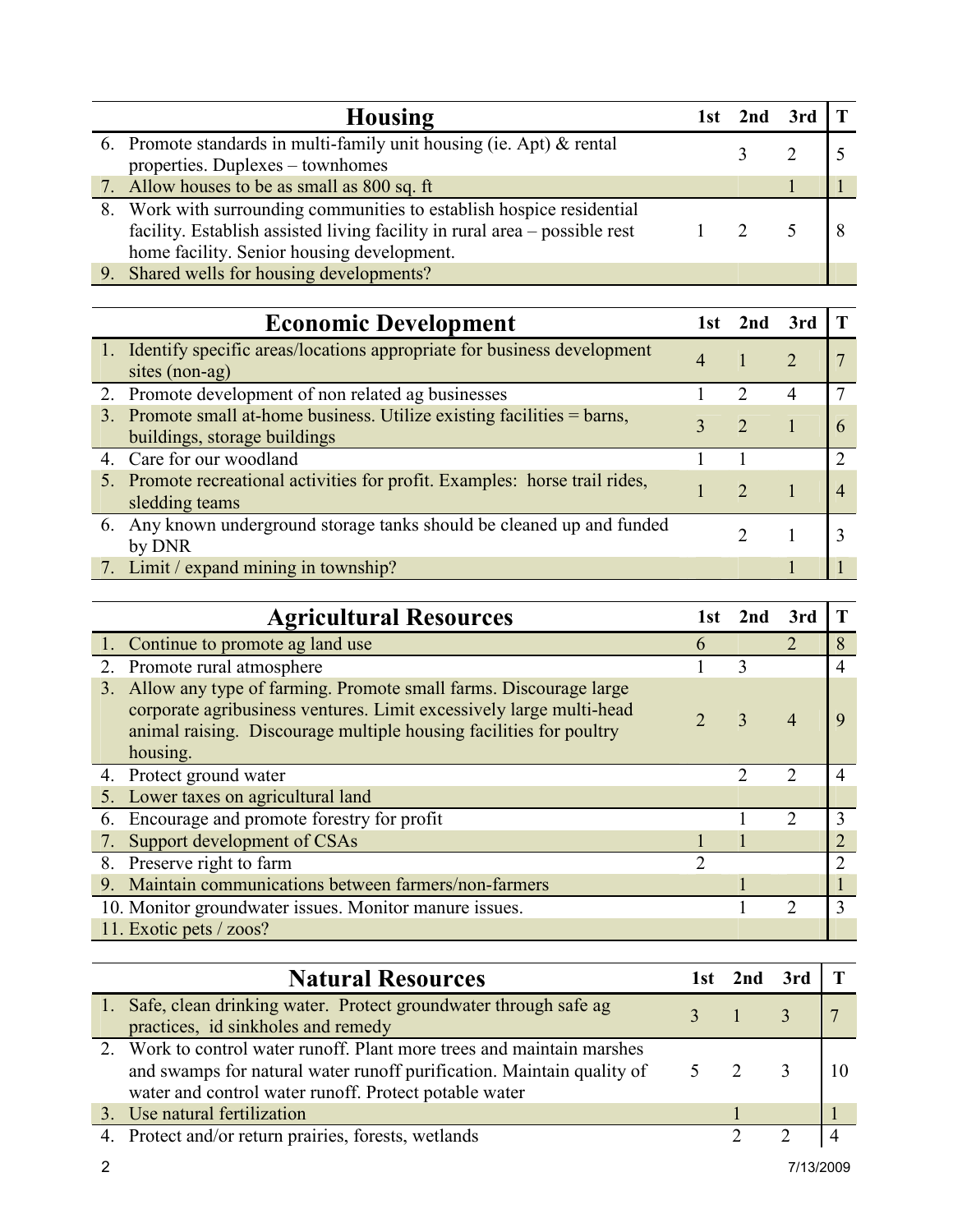| <b>Natural Resources</b>                                                                         | 1st 2nd 3rd |  |
|--------------------------------------------------------------------------------------------------|-------------|--|
| 5. Plant more trees. Retain our forests. Loss of fence row trees. Plant<br>windbreaks.           |             |  |
| 6. Preserve habitat. Promote wildlife game reserves. Promote wildlife<br>habitat on non-ag land. |             |  |
| 7. Allow mining in township.                                                                     |             |  |
| 8. I don't like mining in the township.                                                          |             |  |
| 9. More wind power                                                                               |             |  |
| 10. Hunting / no hunting / public vs private                                                     |             |  |
| 11. More public lands?                                                                           |             |  |

|    | <b>Cultural Resources</b>                                                                                                       | l st | 2nd | 3rd                   |   |
|----|---------------------------------------------------------------------------------------------------------------------------------|------|-----|-----------------------|---|
|    | 1. Save historic sites. Save original farmhouses and barns.                                                                     |      |     | 2                     |   |
|    | 2. Create document of historical structures and community past. Identify<br>and preserve historic buildings/sites.              |      |     | 2                     | 8 |
|    | 3. Official Town historian?                                                                                                     |      |     |                       |   |
|    | 4. Town of Emerald history wall in Town hall?                                                                                   |      |     |                       |   |
|    | 5. Promote community social events.                                                                                             |      | 3   | $\mathcal{D}_{\cdot}$ | 6 |
|    | 6. Establish senior citizen centers in township. (Not a cultural issue, move<br>to utilities/comm. facilities?)                 |      |     | $\mathcal{D}$         |   |
|    | 7. Not allow strip bars (Not a cultural issue, move to economic dev.?)                                                          |      |     | 3                     |   |
| 8. | Allow churches to be built <i>(Not a cultural issue, move land use?)</i>                                                        |      |     |                       |   |
| 9. | Strive to provide education to everyone – eliminate illiteracy (Not $a$<br>cultural issue, move to utilities/comm. facilities?) |      |     |                       |   |

| <b>Intergovernmental Cooperation</b>                                                          |  | 3rd |               |
|-----------------------------------------------------------------------------------------------|--|-----|---------------|
| 1. Continue to use county resources available                                                 |  |     |               |
| 2. Increase traffic patrol to increase highway safety                                         |  |     | $\mathcal{R}$ |
| 3. Some governmental functions combined with other towns and county                           |  |     |               |
| 4. Promulgation of higher levels of government resources                                      |  |     |               |
| 5. Share services $&$ resources with neighboring towns as appropriate<br>(recreational, road) |  |     |               |
| 6. Don't duplicate services that are already in place                                         |  |     |               |
| 7. Better communication with County supervisor – share info / vision                          |  |     |               |

| <b>Land Use</b>                                                                                                                                       | 1st. | 2nd 3rd |  |
|-------------------------------------------------------------------------------------------------------------------------------------------------------|------|---------|--|
| 1. Retain rural/agricultural nature of Emerald. Preserve rights of land<br>owners/Farmers ability to farm land without unreasonable grievances        |      |         |  |
| 2. Don't be too restrictive on farmers who want to use their land as their<br>retirement. It may be their only retirement.                            |      |         |  |
| 3. Allow controlled expansion of housing on small parcels. Allow land<br>owners freedom to sell small amounts of acreage for housing<br>subdivisions. |      |         |  |
| 4. Prohibit small land parcels for new homes. Discourage development of<br>housing.                                                                   |      |         |  |
| 5. I don't like the idea of cluster housing because it doesn't seem equal and                                                                         |      |         |  |